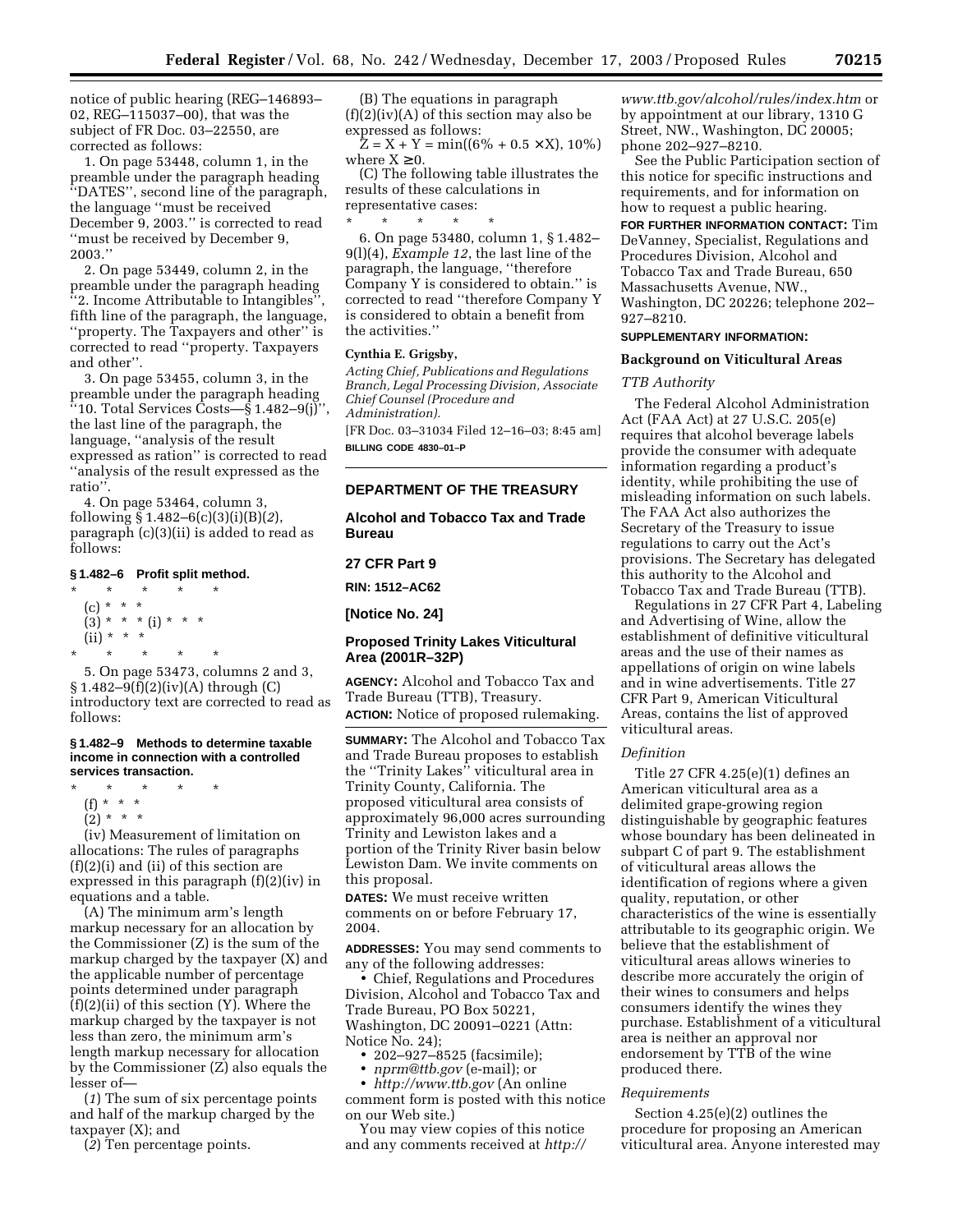petition TTB to establish a grapegrowing region as a viticultural area. The petition must include—

• Evidence that the proposed viticultural area is locally and/or nationally known by the name specified in the petition;

• Historical or current evidence that the boundaries of the proposed viticultural area are as specified in the petition;

• Evidence that the proposed area's growing conditions, such as climate, soils, elevation, physical features, etc., distinguish it from surrounding areas;

• A description of the proposed viticultural area's specific boundaries, based on features found on maps approved by the United States Geological Survey (USGS); and

• A copy of the appropriate USGSapproved map(s) with the boundaries prominently marked.

### *Impact on Current Wine Labels*

Under our 27 CFR part 4 regulations, viticultural area names have geographic significance. The regulations prohibit the use of a brand name with geographic significance on a wine unless the wine meets the appellation of origin requirements for the named area. Our regulations also prohibit any other label references that suggest an origin other than the true place of origin of the wine.

If we establish this proposed viticultural area, bottlers who use brand names, including trademarks like Trinity Lakes, must ensure that their existing products are eligible to use the viticultural area's name as an appellation of origin. For a wine to be eligible, at least 85 percent of the grapes in the wine must have been grown within the viticultural area, and the wine must meet the other requirements of 27 CFR 4.25(e)(3). If a wine is not eligible for the appellation, the bottler must change the brand name or other label reference and obtain approval of a new label.

Different rules apply to wines in this category that have brand names traceable to labels approved prior to July 7, 1986. *See* 27 CFR 4.39(i) for details. In addition, if you use the viticultural area name on a wine label in a context other than an appellation of origin, the general prohibitions against misleading representation in 27 CFR part 4 apply.

#### **Trinity Lakes Petition**

TTB has received a petition from Keith Groves of Alpen Cellars proposing a new American viticultural area to be called ''Trinity Lakes.'' The proposed viticultural area is in Trinity County, in northwest California. It encompasses two man-made reservoirs, Trinity Lake

and the adjoining but smaller Lewiston Lake to its south, and a portion of the Trinity River basin below Lewiston Dam. According to the petition, the proposed area covers about 96,000 acres, of which 18%, or 17,285 acres, is lake surface water, while 1.5%, or 1,440 acres, is land suitable for viticulture. Currently, 30 acres are planted vineyards. Rugged, steep, timbered ridges and narrow agricultural valleys characterize the proposed area. The lakes' daytime cooling and nighttime warming influences moderate the agricultural valleys' climate.

#### *Name Evidence*

The majority of the proposed Trinity Lakes viticultural area is located within the Trinity Lake unit of the Whiskeytown-Shasta-Trinity National Recreation Area. This unit includes both Trinity Lake and the smaller Lewiston Lake and, according to the petitioner, the region surrounding both lakes is commonly known as the Trinity Lakes area. The petitioner provided current photographs of road signs displaying the Trinity Lakes name as a reference for both Trinity and Lewiston Lakes. In Weaverville, Trinity Lakes Boulevard is the name used for California 3, a major highway.

A letter, dated December 13, 2002, from Mr. David Steinhauser, president of the Trinity County Chamber of Commerce, fully supports this viticultural proposal. He writes that the name ''Trinity Lakes'' is used to refer to the lake areas of Trinity and Lewiston Lakes.

Created in the early 1960s, the larger man-made lake was originally named Clair Engle Lake. The petitioner states, however, that area residents have historically referred to the lake as, and prefer the name of, Trinity Lake. The petitioner notes that a grassroots movement sought to change the lake's name and mentions that Clair Engle Lake road signs often disappeared shortly after being posted. A 1997 Trinity Journal news article, included in the petition, spoke of U.S. Senator Barbara Boxer's support for the effort to have the lake re-named. Congress and the President made the change official in September 1997, with the passage and approval of Public Law 105–44, which renamed the reservoir Trinity Lake. The current California AAA road map and USGS topographic maps use the Trinity Lakes name.

#### *Boundary Evidence*

The proposed Trinity Lakes viticultural area was viticulturally developed only after the completion of the two man-made lakes in the early

1960s as the climate-moderating lake effect on the surrounding valleys provided an opportunity to grow wine grapes. The petitioner states that in 1981 a small vineyard was planted at the north end of Trinity Lake. It became a bonded winery in 1984. There are currently four vineyards, encompassing 30 acres, producing wine grapes within the proposed viticultural area.

The proposed Trinity Lakes viticultural area is in Trinity County, California. The proposed area is irregular in shape, generally running from northeast to southwest, and surrounds Trinity Lake, the smaller Lewiston Lake to the south of Trinity Dam, and a portion of the Trinity River basin downstream of Lewiston Dam. The majority of the proposed area is within the Trinity Lake unit of the Whiskeytown-Shasta-Trinity National Recreation Area.

The boundary of the proposed viticultural area begins north of Carrville at Derrick Flat, runs east across the Trinity River, continues south and southwest past Trinity and Lewiston dams and the town of Lewiston, and crosses the Trinity River near the mouth of Neaman Gulch. The boundary then runs north and northeast back past the two dams and the town of Trinity Center, returning to the beginning point at Derrick Flat. A list of the approved U.S.G.S. maps, used for determining the boundary of the proposed area, is located in paragraph (b) of the proposed rule below.

The boundaries of the proposed Trinity Lakes viticultural area are discussed in detail in paragraph (c) of the proposed rule shown below in this notice.

## *Growing Conditions/Geographical Features*

The petitioner indicates that rugged, steep, timbered ridges dropping into Trinity and Lewiston lakes and the Trinity River basin characterize the area's topography. The Bureau of Land Reclamation states that Trinity Lake's surface covers 16,535 acres while Lewiston Lake covers 750 acres, for a total of 17,285 acres of lake surface water. The filling of the lakes has left small, narrow valleys around the lakes, which are suitable for viticulture.

The large surface area of the two lakes moderates the proposed viticultural area's climate, bringing cooler days and warmer nights to the narrow valleys and the Trinity River basin. The petition cites a 70-year local resident's claim that there is less snow and sub-freezing weather and more fog than before the lakes' creation. This provides, according to the petitioner, a uniquely situated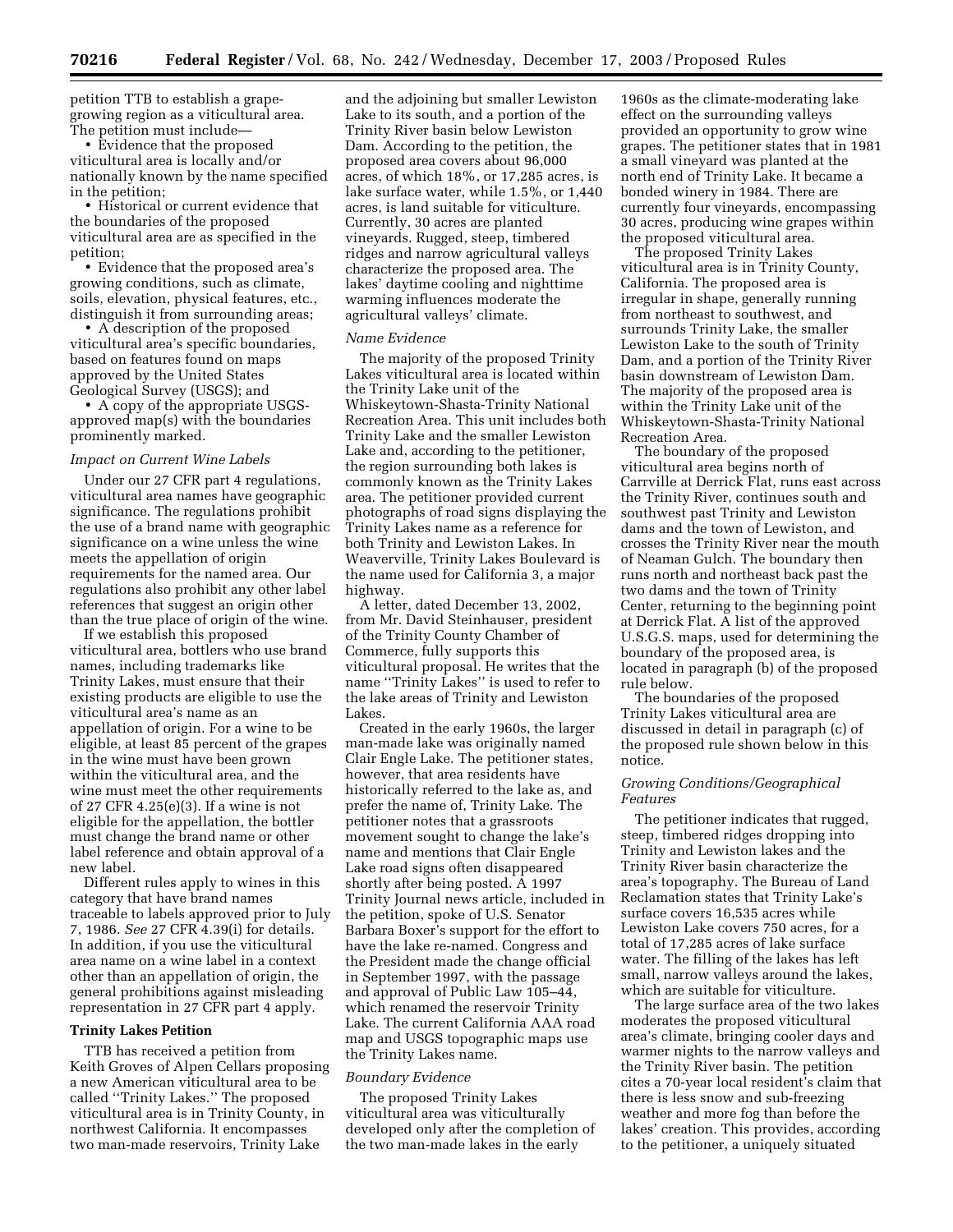and moderated grape-growing region. Other potential grape growing areas, located further from the lakes and outside the proposed area, have a similar mountainous climate, but no moderating lake influence.

The petition indicates the agricultural soils of the proposed viticultural area are on well-drained alluvial fans in narrow valleys on stream terraces. The petitioner states that this contrasts with surrounding Trinity County areas, which have wider valley floors and deeper soils with higher clay content.

# *Boundary Description*

The proposed viticultural area is located in Trinity County in northwest California. The boundary encompasses Trinity Lake and Lewiston Lake, both within the Trinity Lake unit of the Whiskeytown-Shasta-Trinity National Recreation Area, and a portion of the Trinity River basin below Lewiston Dam.

#### *Maps*

The petitioner submitted the required United States Geological Survey (USGS)-approved required maps. See the list of maps in the proposed regulation below.

### **Public Participation**

#### *Comments Sought*

We request comments from anyone interested. Please support your comments with specific information about the proposed area's name, growing conditions, or boundaries. All comments must include your name and mailing address, reference this notice number, and be legible and written in language acceptable for public disclosure.

Although we do not acknowledge receipt, we will consider your comments if we receive them on or before the closing date. We will consider comments received after the closing date if we can. We regard all comments as originals.

### *Confidentiality*

We do not recognize any submitted material as confidential. All comments are part of the public record and subject to disclosure. Do not enclose in your comments any material you consider confidential or inappropriate for disclosure.

### *Submitting Comments*

You may submit comments in any of four ways:

• *By mail:* You may send written comments to TTB at the address listed in the **ADDRESSES** section.

• *By facsimile:* You may submit comments by facsimile transmission to 202–927–8525. Faxed comments must—

(1) Be on 8.5-by 11-inch paper; (2) Contain a legible, written signature; and

(3) Be five or less pages long. This limitation assures electronic access to our equipment. We will not accept faxed comments that exceed five pages.

• *By e-mail:* You may e-mail comments to *[nprm@ttb.gov.](mailto:nprm@ttb.gov)* Comments transmitted by electronic-mail must—

(1) Contain your e-mail address; (2) Reference this notice number on the subject line; and

(3) Be legible when printed on 8.5-by 11-inch paper.

• *By online form:* We provide a comment form with the online copy of this notice on our Web site at *http:// [www.ttb.gov/alcohol/rules/index.htm.](http://www.ttb.gov/alcohol/rules/index.htm)* Select ''Send comments via e-mail'' under this notice number.

You may also write to the Administrator before the comment closing date to ask for a public hearing. The Administrator reserves the right to determine, in light of all circumstances, whether a public hearing will be held.

#### *Disclosure*

You may view copies of the petition, the proposed regulation, the appropriate maps, and any comments received by appointment at our library, 1310 G Street, NW., Washington, DC 20005. You may also obtain copies at 20 cents per 8.5-x 11-inch page. Contact our librarian at the above address or telephone 202–927–8210 to schedule an appointment or to request copies of comments.

For your convenience, we will post this notice and the comments received on the TTB Web site. We may omit voluminous attachments or material that we consider unsuitable for posting. In all cases, the full comment will be available in the TTB Reference Library. To access the online copy of this notice, visit *[http://www.ttb.gov/alcohol/rules/](http://www.ttb.gov/alcohol/rules/index.htm) index.htm* and select the ''View Comments'' link under this notice number to view the posted comments.

# **Regulatory Analyses and Notices**

### *Paperwork Reduction Act*

We propose no requirement to collect information. Therefore, the provisions of the Paperwork Reduction Act of 1995, 44 U.S.C. 3507, and its implementing regulations, 5 CFR part 1320, do not apply.

#### *Regulatory Flexibility Act*

We certify that this proposed regulation, if adopted, will not have a

significant economic impact on a substantial number of small entities. This proposed regulation imposes no new reporting, recordkeeping, or other administrative requirement. Any benefit derived from the use of a viticultural area name would be the result of a proprietor's efforts and consumer acceptance of wines from that area. Therefore, no regulatory flexibility analysis is required.

#### *Executive Order 12866*

This proposed rule is not a significant regulatory action as defined by Executive Order 12866, 58 FR 51735. Therefore, it requires no regulatory assessment.

### **Drafting Information**

The principal author of this document is Tim DeVanney, Regulations and Procedures Division, Alcohol and Tobacco Tax and Trade Bureau.

# **List of Subjects in 27 CFR Part 9**

Wine.

## **Authority and Issuance**

For the reasons discussed in the preamble, we propose to amend Title 27, Code of Federal Regulations, Part 9, American Viticultural Areas, as follows:

# **PART 9—AMERICAN VITICULTURAL AREAS**

1. The authority citation for part 9 continues to read as follows:

**Authority:** 27 U.S.C. 205.

2. Subpart C is amended by adding § 9. to read as follows:

# **Subpart C—Approved American Viticultural Areas**

#### **§ 9.**l **Trinity Lakes.**

(a) The name of the viticultural area described in this section is ''Trinity Lakes''.

(b) *Approved Maps.* The appropriate maps for determining the boundaries of the Trinity Lakes viticultural area are eleven 1:24,000 Scale USGS topographic maps. They are titled:

(1) Carrville, Calif. Provisional Edition 1986;

(2) Whisky Bill Peak, Calif.

Provisional Edition 1986; (3) Damnation Peak, Calif. Provisional Edition 1982;

(4) Trinity Center, Calif. Provisional Edition 1982;

(5) Papoose Creek, Calif. Provisional Edition 1982;

(6) Trinity Dam, Calif. Provisional Edition 1982;

(7) Lewiston, Calif. Provisional Edition 1982;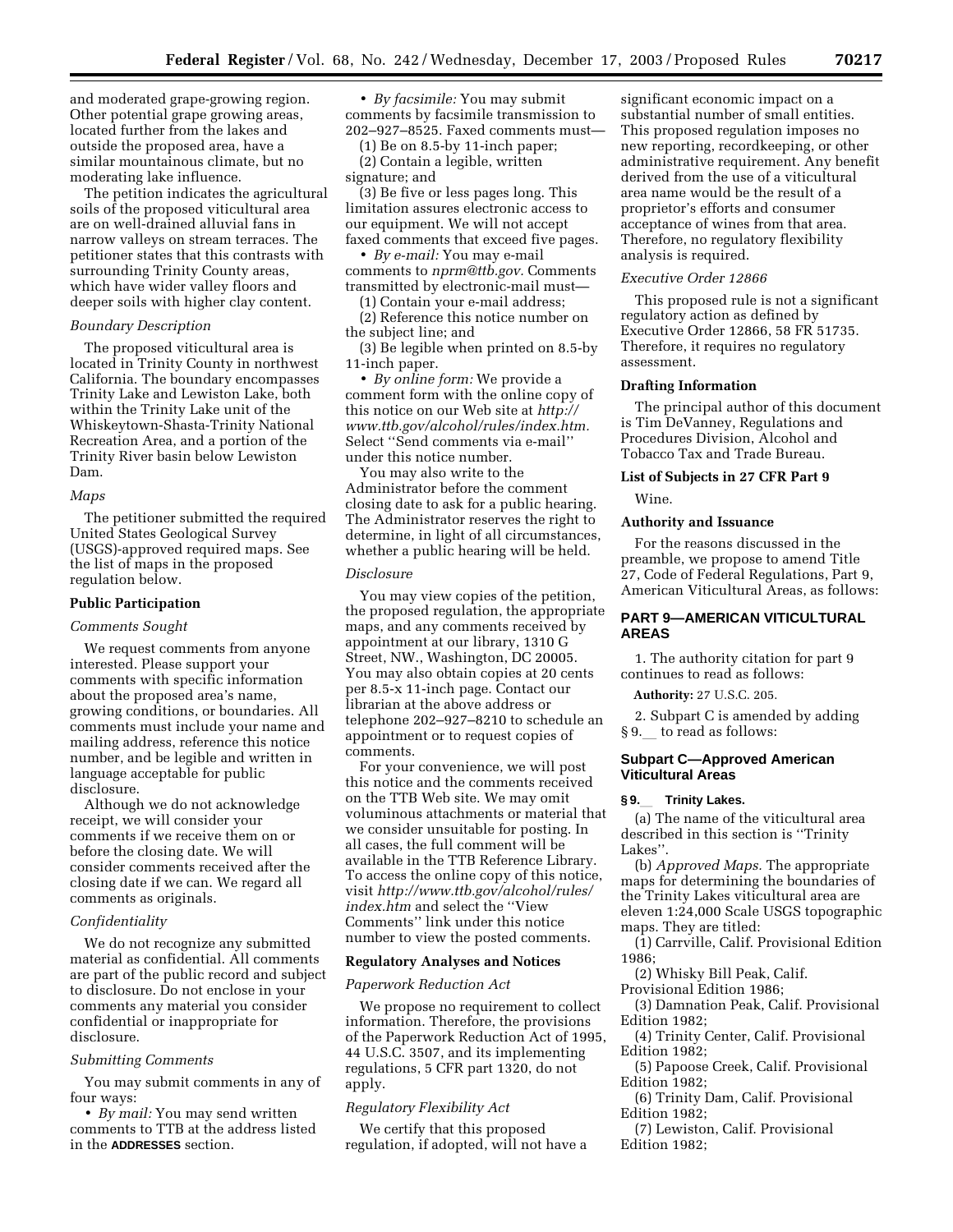(8) Weaverville, Calif. Provisional Edition 1982;

(9) Rush Creek Lakes, Calif.

Provisional Edition 1982; (10) Siligo Peak, Calif. Provisional Edition 1982; and

(11) Covington Mill, Calif. Provisional Edition 1982.

(c) *Boundaries.* The proposed viticultural area is located in Trinity County in northern California. The boundary encompasses Trinity Lake and Lewiston Lake, both within the Trinity Lake unit of the Whiskeytown-Shasta-Trinity National Recreation Area, and a portion of the Trinity River basin below Lewiston Dam.

(1) The beginning point is on the Carrville, California quadrangle map on township line T38N/T37N at the northwest corner of section 5, T37N/ R7W, near the Trinity River at Derrick Flat;

(2) From the beginning point, follow township line T38N/T37N due east to the northeast corner of section 5, T37N/  $R7W$ 

(3) Proceed due south on the eastern boundary of sections 5, 8, 17, and 20 to the northwest corner of section 28, T37N/R7W, near Snow Gulch;

(4) Follow the northern boundary of section 28, T37N/R7W, due east to the section's northeast corner;

(5) Continue due south on the eastern boundary of sections 28 and 33, T37N/ R7W, to township line T37N/T36N at the northeast corner of section 4, T36N/  $R7W$ 

(6) Proceed due east on township line T37N/T36N onto the Whisky Bill Peak, California quadrangle map to the R7W/ R6W range line at the southwest corner of section 31, T37N/R6W, near the East Fork of the Trinity River;

(7) Follow the R7W/R6W range line due north to the northwest corner of section 30, T37N/R6W;

(8) Continue due east along the northern boundary of section 30, T37N/ R6W, to the section's northeast corner;

(9) Proceed due south on the eastern boundary of sections 30 and 31, T37N/ R6W, and sections 6 and 7, T36N/R6W, and continue onto the Damnation Peak, California quadrangle map to the southeast corner of section 7;

(10) Follow the southern boundary of section 7, T36N/R6W, and section 12, T36N/R7W, due west onto the Trinity Center, California quadrangle map to the northeast corner of section 14, T36N/ R7W;

(11) Continue due south along the eastern boundary of sections 14, 23, 26, and 35, T36N/R7W, to the boundary's intersection with township line T36N/ T35N at the southeast corner of section 35;

(12) Proceed due west along township line T36N/T35N approximately 0.5 miles to the township line's intersection with the 900-meter contour line;

(13) Follow the meandering 900-meter contour line generally west through sections 35 and 34, T36N/R7W; cross the T36N/T35N township line and continue generally southwest on the contour line around Linton Ridge, through Bridge Gulch, Bragdon Gulch, and around Feeny Ridge; cross onto the Papoose Creek, California quadrangle map and continue southwesterly to the contour line's first intersection with a line marked ''NAT RECREATION BDY INDEFINITE,'' approximately 2000 feet north of Feeny Gulch;

(14) Continue easterly on the 900 meter contour line over Feeny Gulch; then proceed southwesterly on the meandering contour line across Van Ness Creek, both Bear Gulches, Langdon Gulch, Digger Gulch, around Fairview Ridge, along the northern side of Papoose Arm, and over the North, East and South Forks of Papoose Creek; continue westerly on the contour line along the southern side of Papoose Arm to the contour line's intersection with Little Papoose Creek in section 24, T34N/R8W;

(15) Continue generally west along the meandering 900-meter contour line through sections 24, 23, 14, and 15, T34N/R8W; cross onto the Trinity Dam, California quadrangle map and continue on the contour line through sections 15 and 22; pass back onto the Papoose Creek map and follow the contour line through sections 22, 23, and 22 again; then cross back onto the Trinity Dam map and follow the contour line to its intersection with the southern boundary of section 22, T34N/R8W;

(16) Proceed due west along the southern boundary of section 22 to the northeast corner of section 28, T34N/ R8W;

(17) Follow the eastern boundary of sections 28 and 33, T34W/R8W, and section 4, T33N/R8W, due south onto the Lewiston, California quadrangle map, and continue due south on the eastern boundary of sections 4, 9, 16, and 21 to the southeast corner of section 21, T33N/R8W;

(18) Then proceed due west along the southern boundary of sections 21 and 20 to the northeast corner of section 30, T33N/R8W;

(19) Follow the eastern boundary of section 30, T33N/R8W, due south to the section's southeast corner;

(20) Continue due west along the southern boundary of section 30, T33N/ R8W, and sections 25 and 26, T33N/ R9W, to the northeast corner of section 34, T33N/R9W;

(21) Proceed due south on the eastern boundary of section 34, T33N/R9W, and section 3, T32N/R9W, to the southeast corner of section 3 near Tom Lang Gulch;

(22) Follow the southern boundary of section 3, T32N/R9W, due west onto the Weaverville, California quadrangle map, and continue west along the southern boundary of sections 3, 4, and 5, T32N/ R9W, to the southwest corner of section 5;

(23) Then proceed due north along the western boundary of section 5, T32N/ R9W, for approximately 0.8 miles to its intersection with the 700-meter contour line;

(24) Follow the 700-meter contour line generally northwest through section 5, T32N/R9W, and then through sections 32, 31, 32 again, 29, and 28, T33N/R9W, to the contour line's intersection with the northern boundary of section 28;

(25) Proceed due east along the northern boundary of section 28 across Limekiln Gulch and China Gulch to the southwest corner of section 22, T33N/ R9W;

(26) Follow the western boundary of section 22, T33N/R9W, due north to the section's northwest corner;

(27) Then continue due east along the northern boundary of section 22, T33N/ R9W, onto the Lewiston map to the section's northeast corner;

(28) Proceed due north on the western boundary of section 14, T33N/R9W, to the section's northwest corner;

(29) Follow the northern boundary of sections 14 and 13, T33N/R9W, due east to the R9W/R8W range line at the northeast corner of section 13;

(30) Then proceed due north along the R9W/R8W range line onto the Trinity Dam map, and continue along the range line to the southeast corner of section 1, R9W/T34N, near Smith Gulch;

(31) Continue due west along the southern boundary of section 1, T34N/ R9W, for approximately 0.3 miles to its intersection with the 900-meter contour line;

(32) Follow the meandering 900-meter contour line generally west over Tannery Gulch and around Tannery Ridge, cross onto the Rush Creek Lakes, California quadrangle map, and continue along the 900-meter contour line to its intersection with Slate Creek in section 4, T34N/R9W;

(33) Using the Rush Creek Lakes and Trinity Dam maps, follow the contour line generally northeast from Slate Creek, crossing Irish Gulch in section 3, T34N/R9W, (crossing back and forth between the two maps three times) to the contour line's intersection with township line T34N/T35N at the